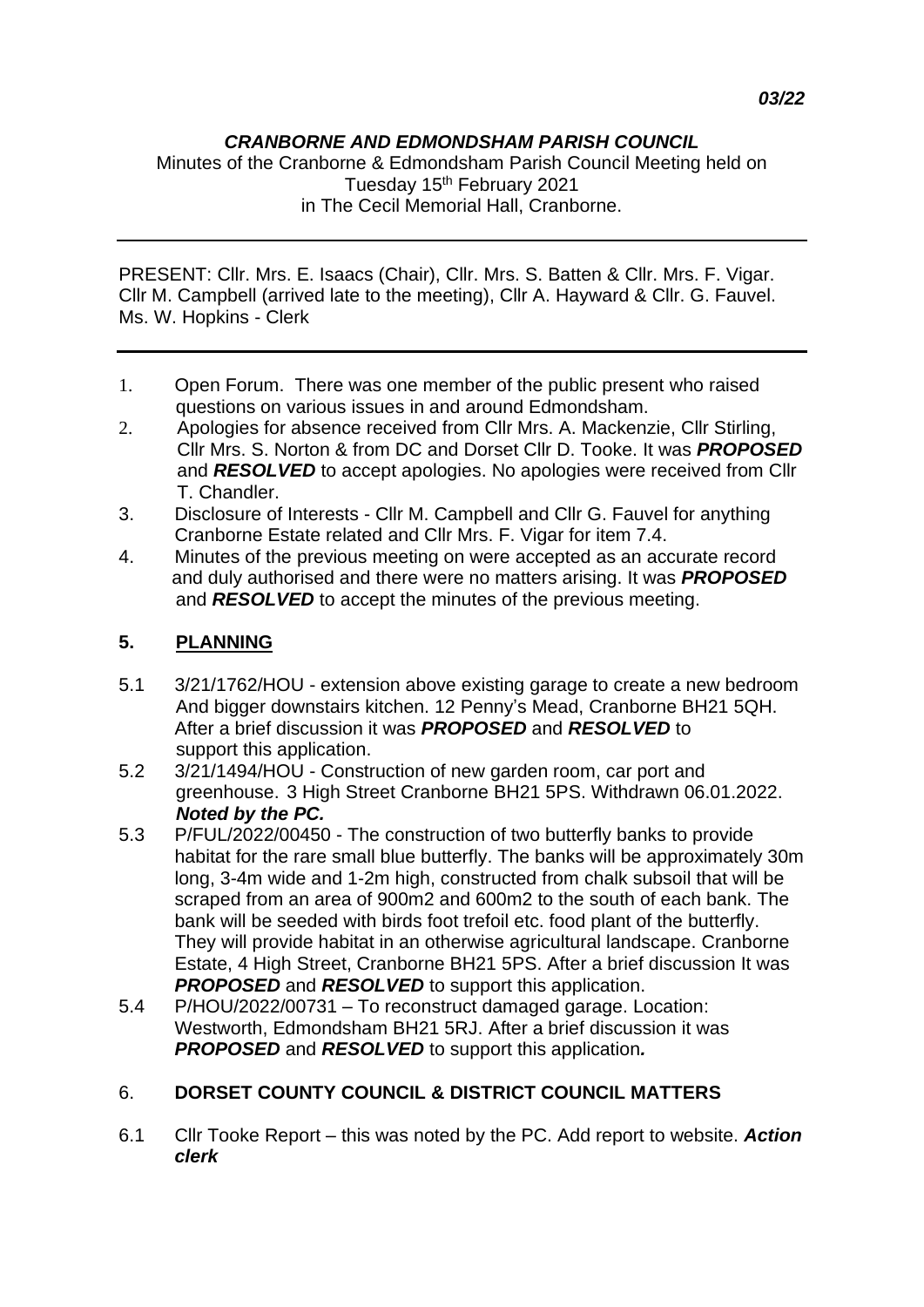## 7. **PARISH COUNCIL MATTERS**

- 7.1 The Chairman had her usual conversations with the clerk.
- 7.2 The clerk updated the PC on Lady Bourne Gardens and the need for Cranborne to have a Rest Centre in case of flooding. Add report to website. *Action clerk*.
- 7.3 Annual Parish Meeting the list of confirmed guest speakers for this event are: Cranborne Estates, Cranborne Fire Service, Neighbourhood Policing Team Inspector & Wessex Rivers Trust. To add to next month's agenda. *Action clerk*.
- 7.4 Bus Shelter the Bus Shelter Working Group had recommended to the PC the Cropston Bus Shelter as the preferred design. The designs were sent to full council prior to the meeting. After a brief discussion it was *PROPOSED* and **RESOLVED** to go ahead with design and placement of the bus shelter. Due to unforeseen circumstances the clerk was unable to produce the Quotes. This was agreed to be sent via email. *Action clerk*.
- 7.5 Queens Jubilee Celebrations the PC were informed that 2 x local residents would be organising events for Cranborne with a meeting shortly to be arranged inviting local residents to get involved. After a brief discussion it was *PROPOSED* and *RESOLVED* to light a bonfire instead of buying and lighting a beacon.
- 7.6 Noticeboard deferred until the next meeting to look at possible sites. To add to next month's agenda. *Action clerk*.
- 7.7 Eroding Riverbank the PC is in contact with the relevant authorities who have agreed to attend the Annual Parish Meeting as a guest speaker. Cranborne Estates have been looking into the ownership of the river Crane. The PC will be updated as and when information is found.
- 7.8 Fingerposts (Cranborne) K Ridge Building Services have kindly offered to replace the missing letters on the fingerpost in The Square, Cranborne – free of charge.
- 7.9 Parish Council Vacancy (Cranborne) the relevant local authorities have been informed. If no election is called, the PC can then look to co-opt for this position.
- 7.10 Cranborne Village Hall no report received. *Noted by the PC*
- 7.11 Edmondsham Village Hall meeting cancelled.
- 7.12 CASC meeting cancelled.
- 7.13 DAPTC nothing to report.
- 7.14 Local Crime Report criminal damage, Cranborne (24.01.22), Burglary, Cranborne (27.01.22) & tampering with motor vehicle, Cranborne (28.01.22) *Noted by the PC*